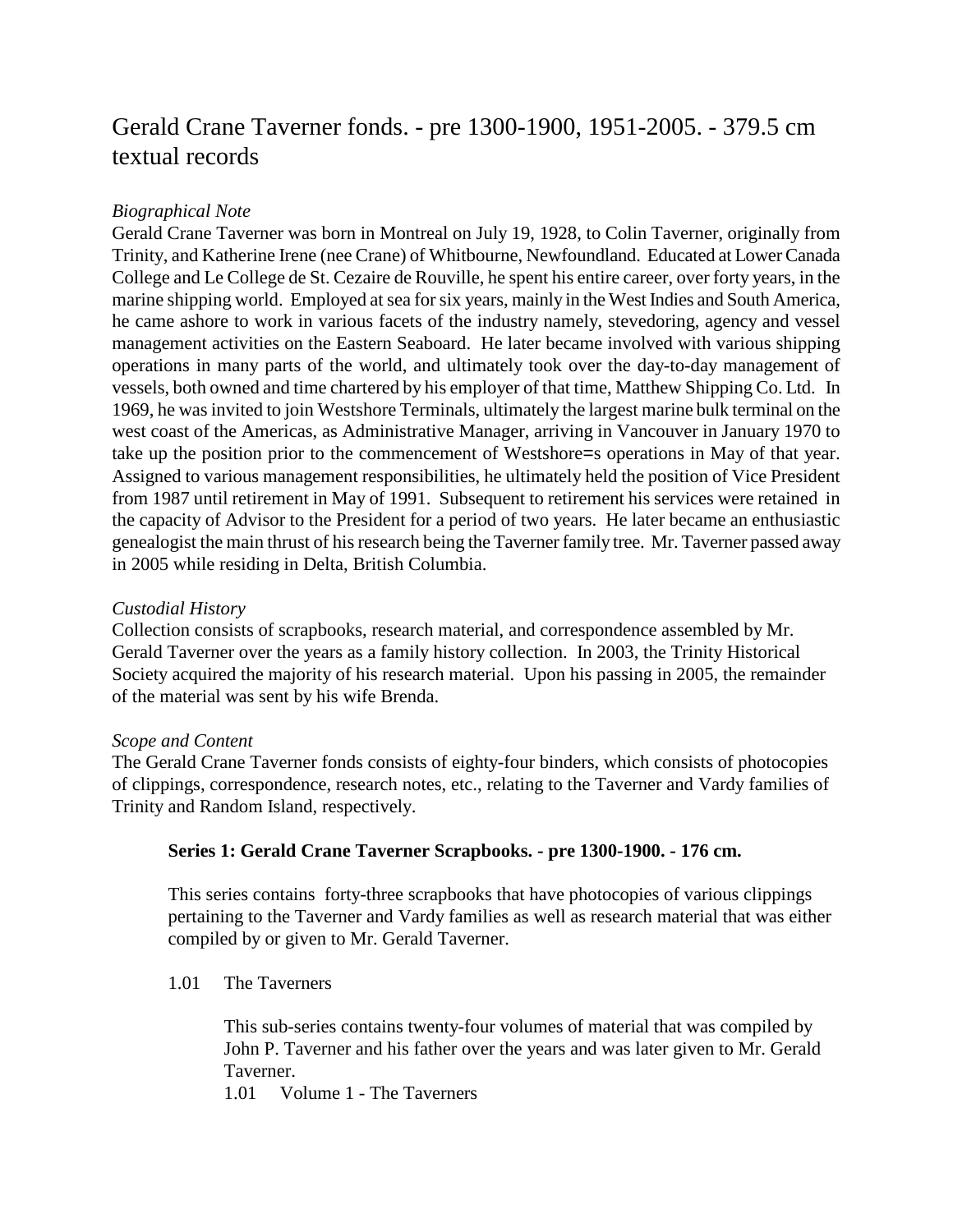| 1.02     | Volume 2 - The Taverners                             |
|----------|------------------------------------------------------|
| 1.03     | Volume 3 - The Taverners of Hull                     |
| 1.04     | Volume 4 - William Taverner Jr. - Artist 1700 - 1772 |
| 1.05     | Volume 5 - The Taverners of Ireland                  |
| 1.06     | Volume 6 - The Taverners of America                  |
| 1.07     | Volume 7 - The Taverner Diaries - Pre 1300           |
| 1.08     | Volume 8 - The Taverner Diaries - 1300 - 1399        |
| 1.09     | Volume 9 - The Taverner Diaries - 1400 - 1499        |
| 1.10     | Volume 10 - The Taverner Diaries - 1500 - 1599       |
| 1.11     | Volume 11 - The Taverner Diaries - 1600 - 1699       |
| 1.12     | Volume 12 - The Taverner Diaries - 1700 - 1799       |
| 1.13     | Volume 13 - The Taverner Diaries - 1800 - 1899       |
| 1.14     | Volume 16 - Chaucer=s Grandfather was a Taverner     |
| 1.15     | Volume 17 - William Taverner Sr. - Playwright        |
| 1.16     | Volume 18 - The Pathway to Tavernor=s Garden         |
| 1.17     | Volume 19 - John Taverner Pre-reformation Composer   |
| 1.18     | Volume 20 - The Early Taverners of Devon             |
| 1.19     | Volume 21 - The Taverners - From Moreton to Maldon   |
| 1.20     | Volume 22 - Richard Taverner 1505 - 1575             |
| 1.01.021 | Volume 24A - The Taverner Wills - Pre 1500 - 1600    |
| 1.01.022 | Volume 24B - The Taverner Wills - 1601 - 1699        |
| 1.01.023 | Volume 24C - The Taverner Wills - 1700 - 1900        |
| 1.01.024 | Volume 24D - The Taverner Wills - List of Names      |

- 1.02 Official reference to the name Taverner Pre 1600 UK
- 1.03 William Taverner the surveyor
- 1.04 Mormon Taverner files
- 1.05 Taverner family information from the Chebucto website
- 1.06 Taverner wills
- 1.07 Taverner wills UK
- 1.08 Selected Taverner papers from the Provincial Archives of Newfoundland
- 1.09 Descendants
- 1.10 Taverner memorabilia 1880 -
- 1.11 Taverner miscellaneous
- 1.12 The Vardy=s<br>1.13 Vardy family
- Vardy family tree
- 1.14 Vardy Family Tree Record Past, Present, and Future
- 1.15 Domesday book
- 1.16 Maps and grants
- 1.17 Newfoundland shipping ships
- 1.18 Trinity, Newfoundland
- 1.19 Newfoundland census, voters lists, and directories
- 1.20 Various societies and groups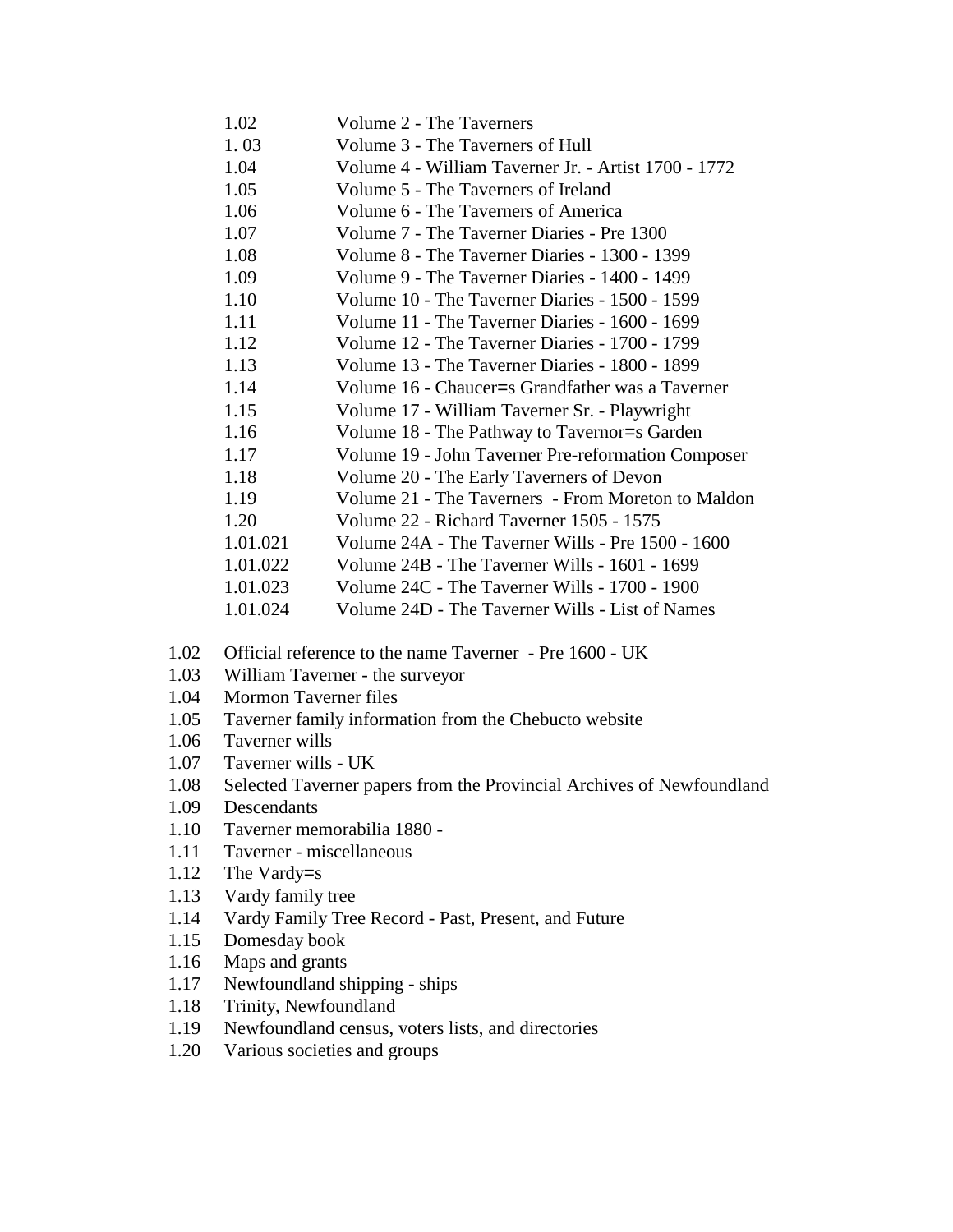## **Series 2: Correspondence. - 1951 - 2005. - 202 cm.**

This series contains forty-one binders of correspondence between Gerald Taverner and various people over the years, pertaining to the Taverner family tree.

- 2.01 1951 1995 2.02 1996
- 2.03 January 1 March 31, 1997
- 2.04 April 1 June 30, 1997
- 2.05 July 1 September 30, 1997
- 2.06 October 1 December 31, 1997
- 2.07 January 1 March 31, 1998
- 2.08 April 1 June 30, 1998
- 2.09 July 1 September 30, 1998
- 2.10 October 1 December 31, 1998
- 2.11 January 1 March 31, 1999
- 2.12 April 1 June 30, 1999
- 2.13 July 1 September 30, 1999
- 2.14 October 1 December 31, 1999
- 2.15 January 1 March 31, 2000
- 2.16 April 1 June 30, 2000
- 2.17 July 1 September 30, 2000
- 2.18 October 1 December 31, 2000
- 2.19 January 1 March 31, 2001
- 2.20 April 1 June 30, 2001
- 2.21 July 1 September 30, 2001
- 2.22 October 1 December 31, 2001
- 2.23 January 1 March 31, 2002
- 2.24 April 1 June 30, 2002
- 2.25 July 1 September 30, 2002
- 2.26 October 1 December 31, 2002
- 2.27 January 1 June 25, 2003
- 2.28 July 1 September 30, 2003
- 2.29 October 1 December 31, 2003
- 2.30 January 1 March 31, 2004
- 2.31 July 1 September 30, 2004
- 2.32 October 1, 2004 March 2005
- 2.33 Taverner Source Records 1996- 1998
- 2.34 Taverner Source Records 1999 2000
- 2.35 Taverner Source Records 2001 2002
- 2.36 Taverner Source Records January 1 June 30, 2003
- 2.37 Taverner Source Records July 1, 2003 June 30, 2004
- 2.38 Taverner Source Records July 1, 2004 March 2005
- 2.39 Binder Contents 1
- 2.40 Binder Contents 2